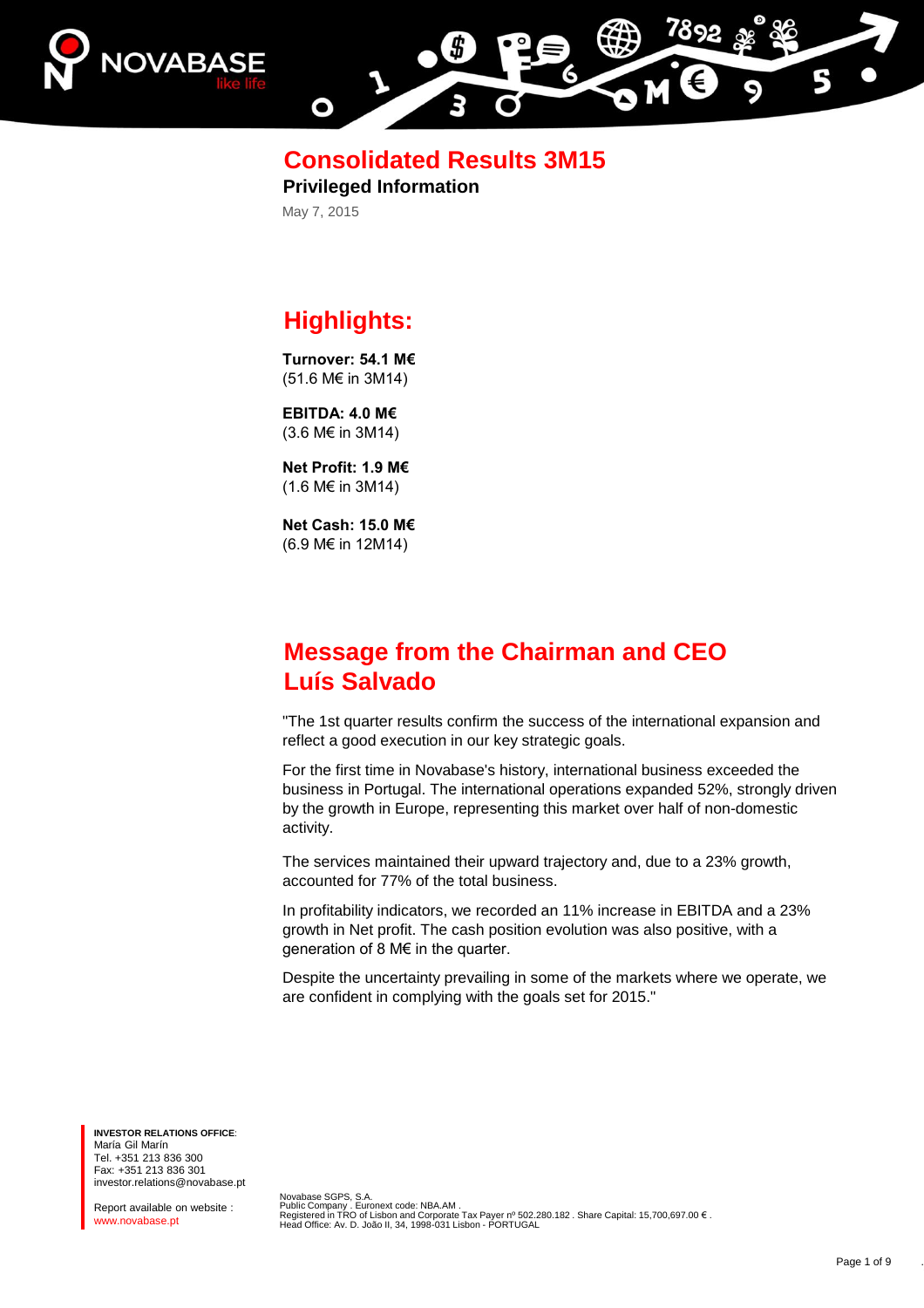

**1. Key Indicators Evolution**

#### **Turnover (M€)**

O

Turnover in line with the annual Guidance, rise 5% YoY. Highlighting the significant international growth, despite the contraction of business in Portugal.



**EBITDA (M€)**







Earnings per share (EPS) in 3M15 reached 0.06 euros per share, registering an increase of 21% towards the EPS from the previous year of 0.05 euros per share.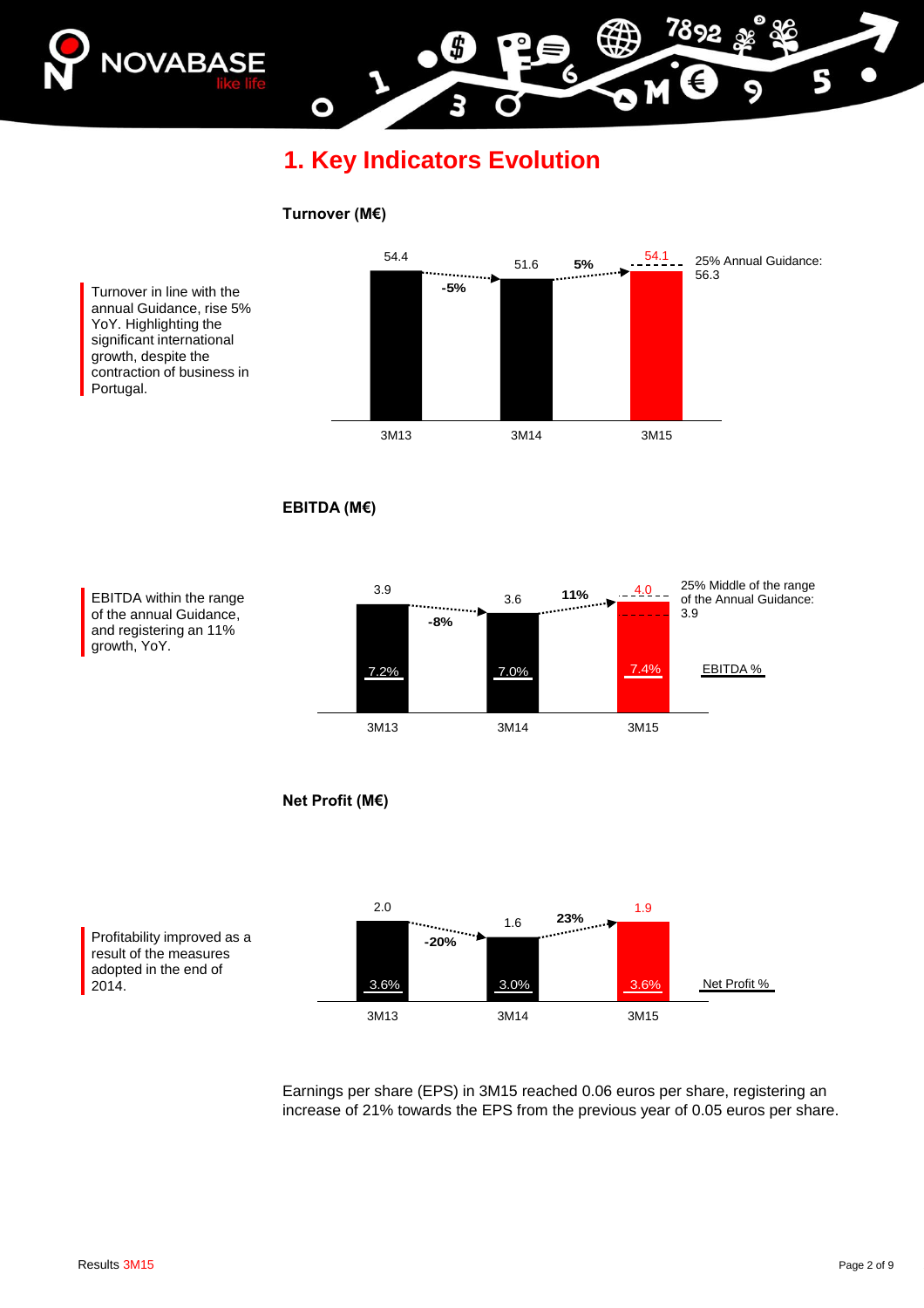

#### **From EBITDA to Net Profit 3M15 Vs 3M14 (M€)**

O



The Financial Results reached a net negative value of 0.6 M€, a decrease of 0.4 M€ compared to the same period of last year, especially due to the foreign exchange differences recorded.

Non-controlling interests in 3M15 amounted to 0.3 M€, which compares to -0.3 M€ in 3M14. This variation is mainly due to evolution of the results of international subsidiaries.



Net cash

In the 3M15, Novabase shows a positive evolution in cash generation. Novabase ended the 3M15 with 15.0 M€ in net cash, which compares to 6.9 M€ in the 12M14.

Cash generation of 8.1 M€ in the first quarter of 2015, with release of working capital.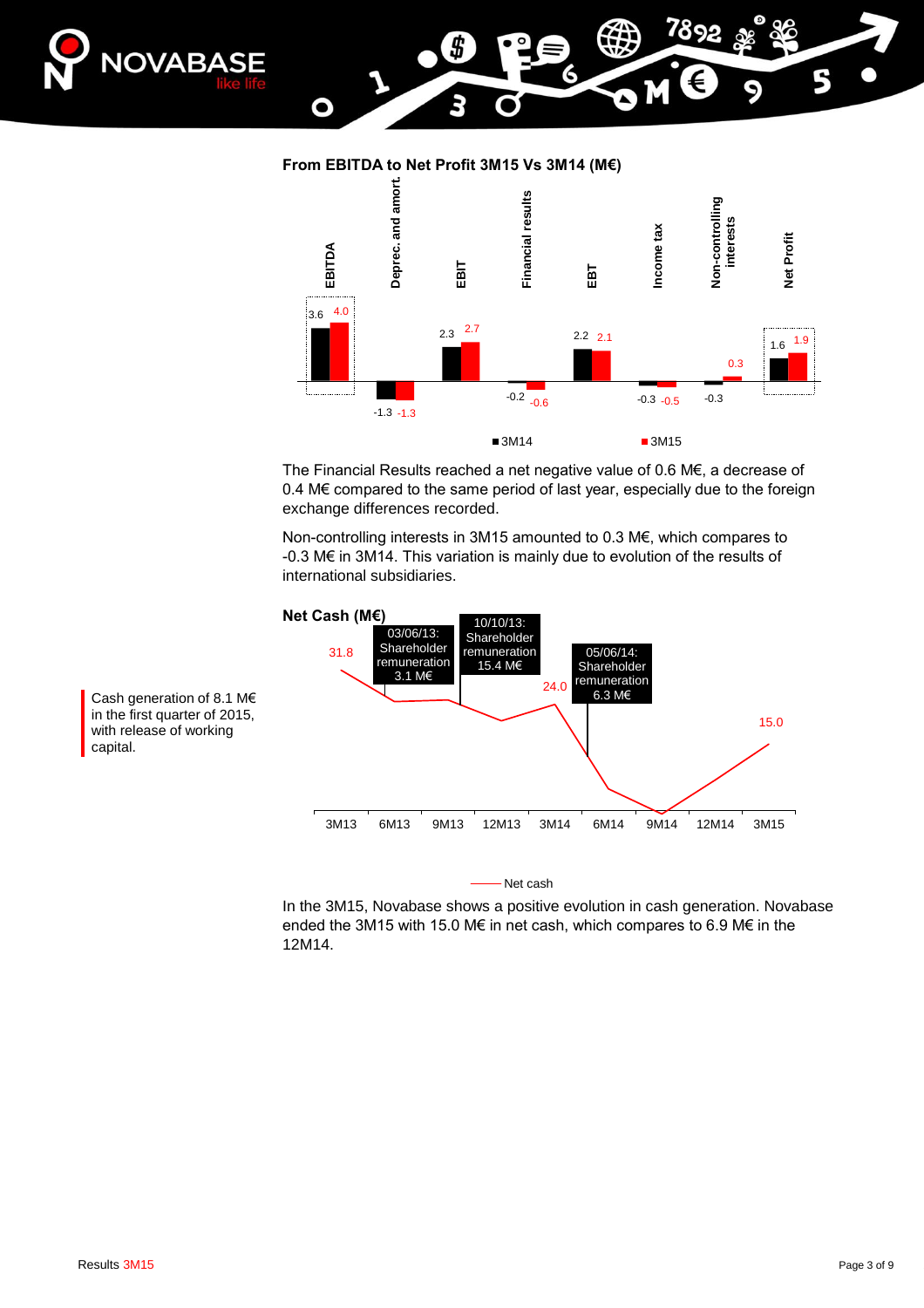

**2. Short Summary of the Activity**

O

International Turnover exceeds, for the 1st time, the domestic business.

The first quarter of 2015 was marked by a significant increase in international activity, which for the first time in the history of Novabase, surpassed the business in Portugal.

Overall, compared to the same period of last year, Turnover increased by 5%, due to the significant 52% growth in the international business, which now accounts for 51% of the total business (above the annual goal of 40-45%). The services continued to rise and its weight is now 77% of the total activity. It was also registered an operational improvement, with EBITDA increasing by 11%, which already reflects the measures implemented in late 2014 (restructuring aiming to improve competitiveness in the domestic operations and freeing resources to the effort of internationalization).

Given the Guidance, the results of the first quarter of 2015 were in line on Turnover (-4%), and within the range of the EBITDA (+4% in value and +0.6 percentage points, comparing to the middle of the range).

Highlights include the opening of the new office and logistics area of Novabase, in Talatona, in the first quarter of 2015. This move was due to Novabase's high growth in Angola and will meet our current needs in Angola and support anticipated growth in the coming years.

With regard to new partnerships, Novabase IMS is since the beginning of 2015, Gold partner of EMC, the Storage and Backup market leader in Portugal. Novabase Angola also became Silver partner of EMC, thanks to the focus on internationalization.

Also worthy of note, is the distinction of Novabase with the 2014 Innovation Partner award from IBM, at the National Business Partners' Conference, which acknowledges the work being done by our Financial Services area.

Additionally, highlight that Novabase was honored with an "Excellence at Work" award, in the category "large companies" with more than 1,000 employees, which distinguish best practices in managing people at companies, by surveying employees. This result rewards Novabase ongoing focus on its culture and in developing people.



The percentage breakdown of Turnover and EBITDA by the different businesses, in the 3M15, is as follows: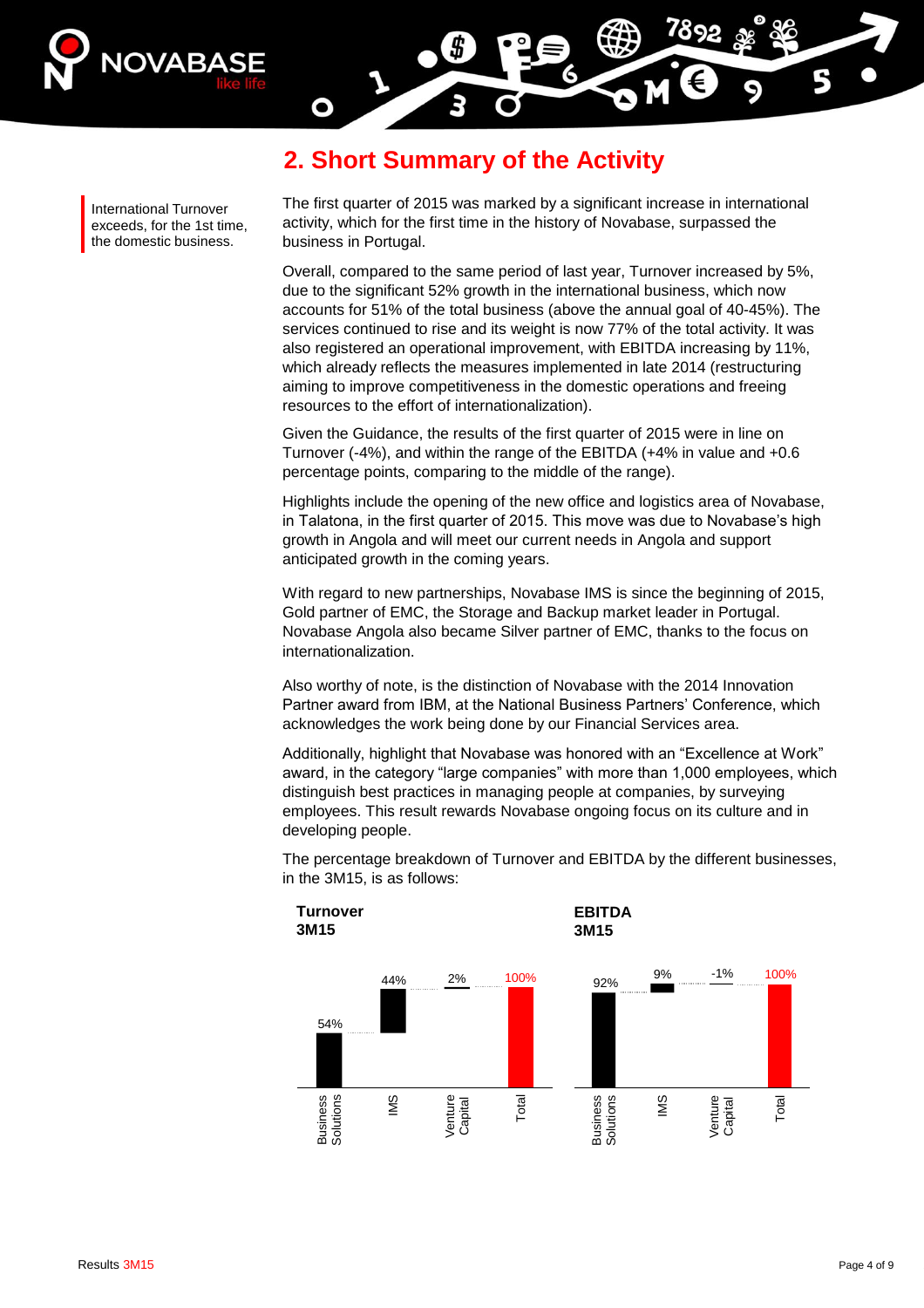

23% rise in services, in line with Novabase strategic orientation to increase the added value of its offers.

Of the overall Turnover generated in 3M15, the services rendered represent 77%, which compares to 66% in 3M14.

Of the 54.1 M€ Turnover, 51% is generated outside Portugal, that is 27.4 M€, which compares to 18.0 M€ registered in 3M14.

**Turnover by geography 3M14**

O

**Turnover by geography 3M15**



Portugal 49% Abroad 51%

The growth of international activity was observed in all three business areas. Business outside Portugal generated in the Business Solutions area increased to 57% of the respective invoicing (36% in 3M14). In the IMS business area, the international business in 3M15 increased to 42% (33% in 3M14) and in the Venture Capital area increased to 64% (41% in 3M14).

Novabase had on average, in the 3M15, 2393 employees, which represents an increase of 5% compared to the 3M14 (2283).

Employee breakdown by business area, in 3M15, is as follows:



#### **Average Number of Employees**

Average number of employees increased due to international expansion strategy and services growth. Worthy of note is the recruitment of 102 new university graduates through Novabase Academy program.









International Turnover increased by 52%, reflecting the enhancement of the international expansion strategy.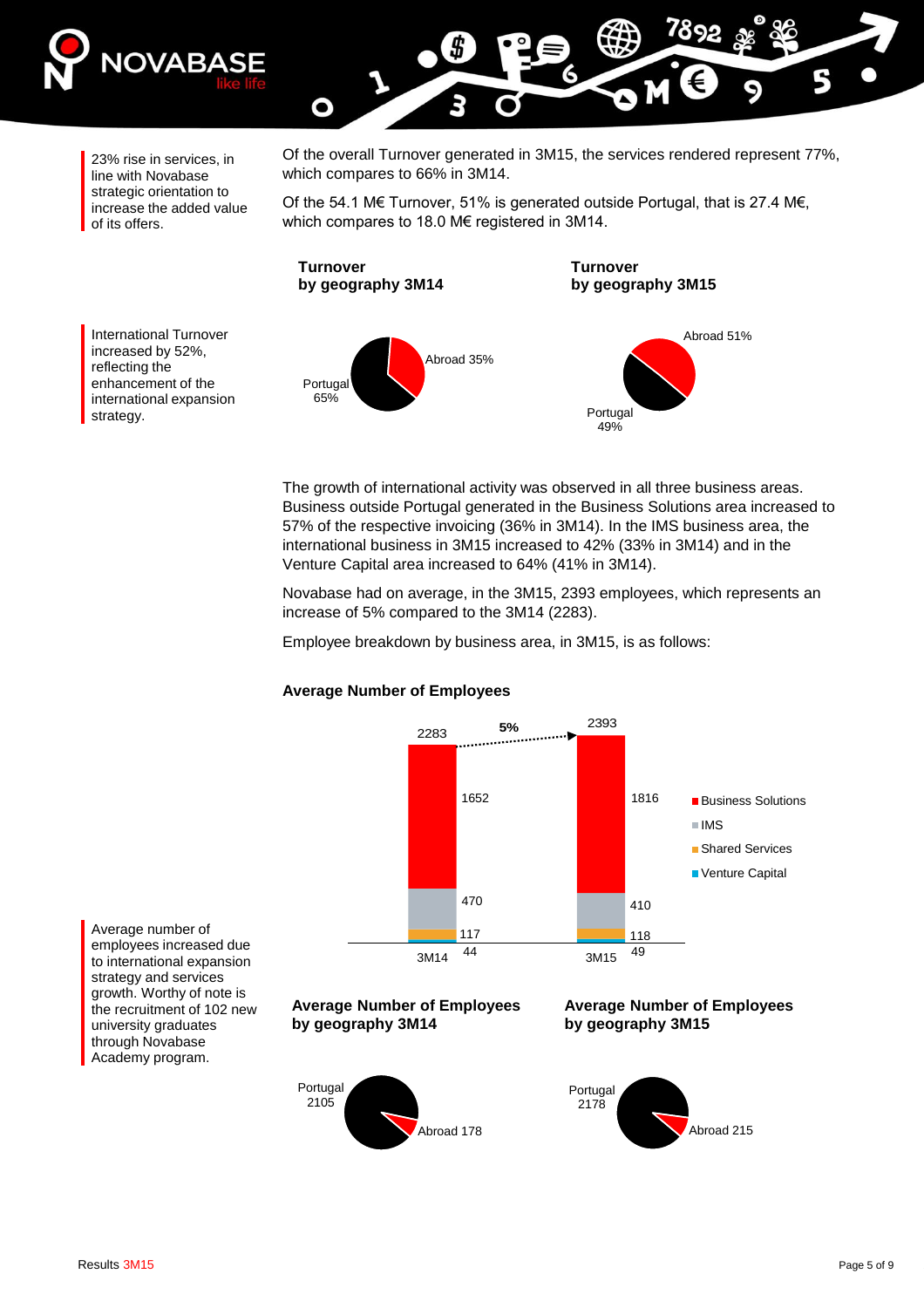

### 2.1. Business Solutions

O

#### **Turnover Business Solutions (M€)**





### 2.2. Infrastructures & Managed Services



#### **Turnover IMS (M€)**

5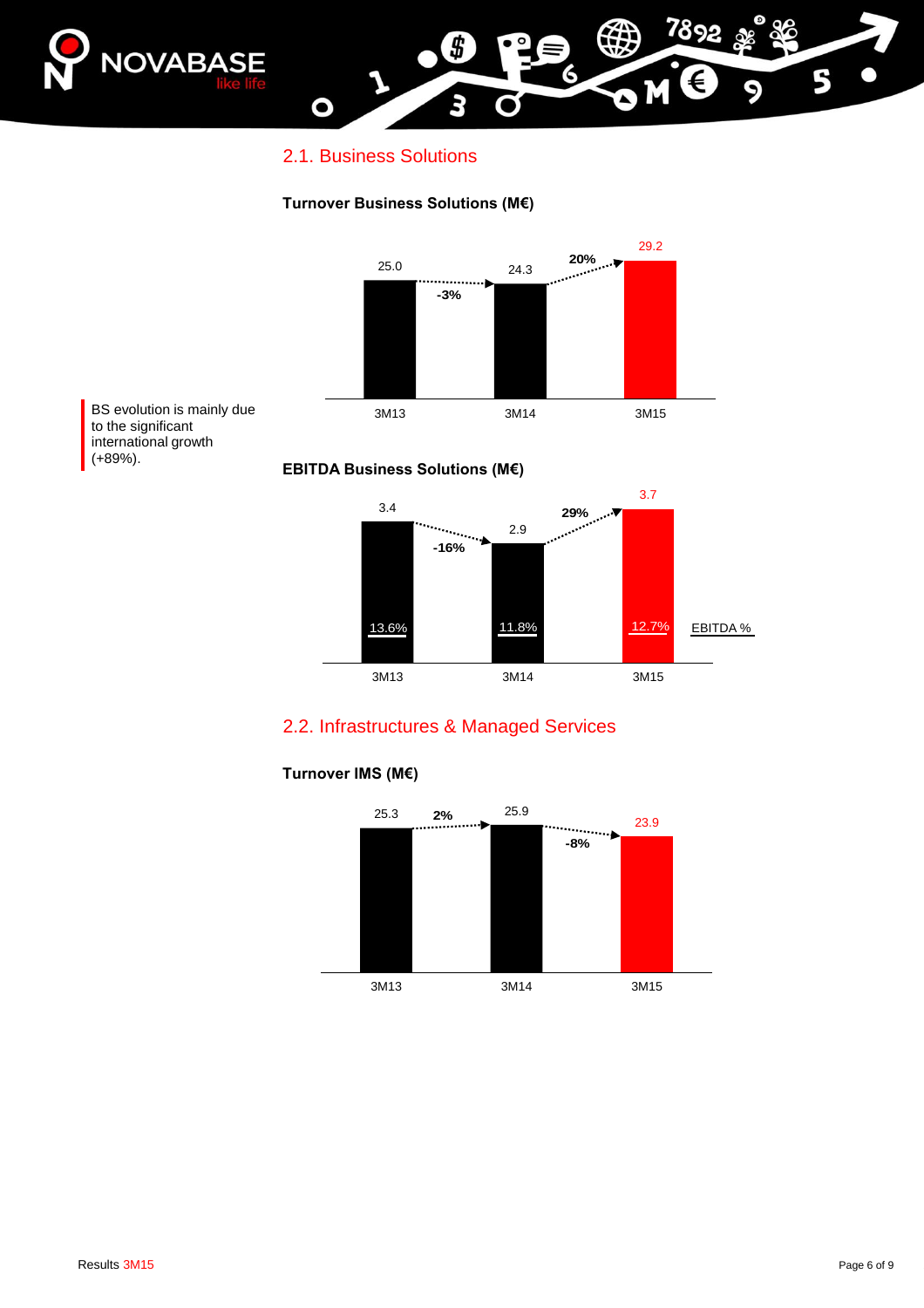

**EBITDA IMS (M€)**

O

IMS evolution reflects the strong pressure on prices in the domestic market and the costs associated to the international expansion strategy. This area should be analysed for longer time periods.



## 2.3. Venture Capital





VC area with marginal significance. Evolution typical of the development stage of the investments of the Funds.

#### **EBITDA Venture Capital (M€)**

| 3M13    |        | 3M14     |                    | 3M15 |                 |
|---------|--------|----------|--------------------|------|-----------------|
| $-6.2%$ |        | $-21.1%$ | $\frac{88\%}{0.0}$ |      | <b>FBITDA %</b> |
| $-0.3$  | $-17%$ | $-0.3$   |                    | 0.0  |                 |

## **3. Stock Performance**

Novabase share price in 3M15 gained 7%, comparing to a 24% gain in the PSI20 Index and a 15% gain in the EuroStoxx Technology Index.

Up to the date of issue of this report, it was approved in the General Meeting of Shareholders held on April 29, 2015, the distribution of dividends to the shareholders in the amount of 0.9 M€, corresponding to 0.03€ per share. The payment of these dividends will occur on May 29, 2015.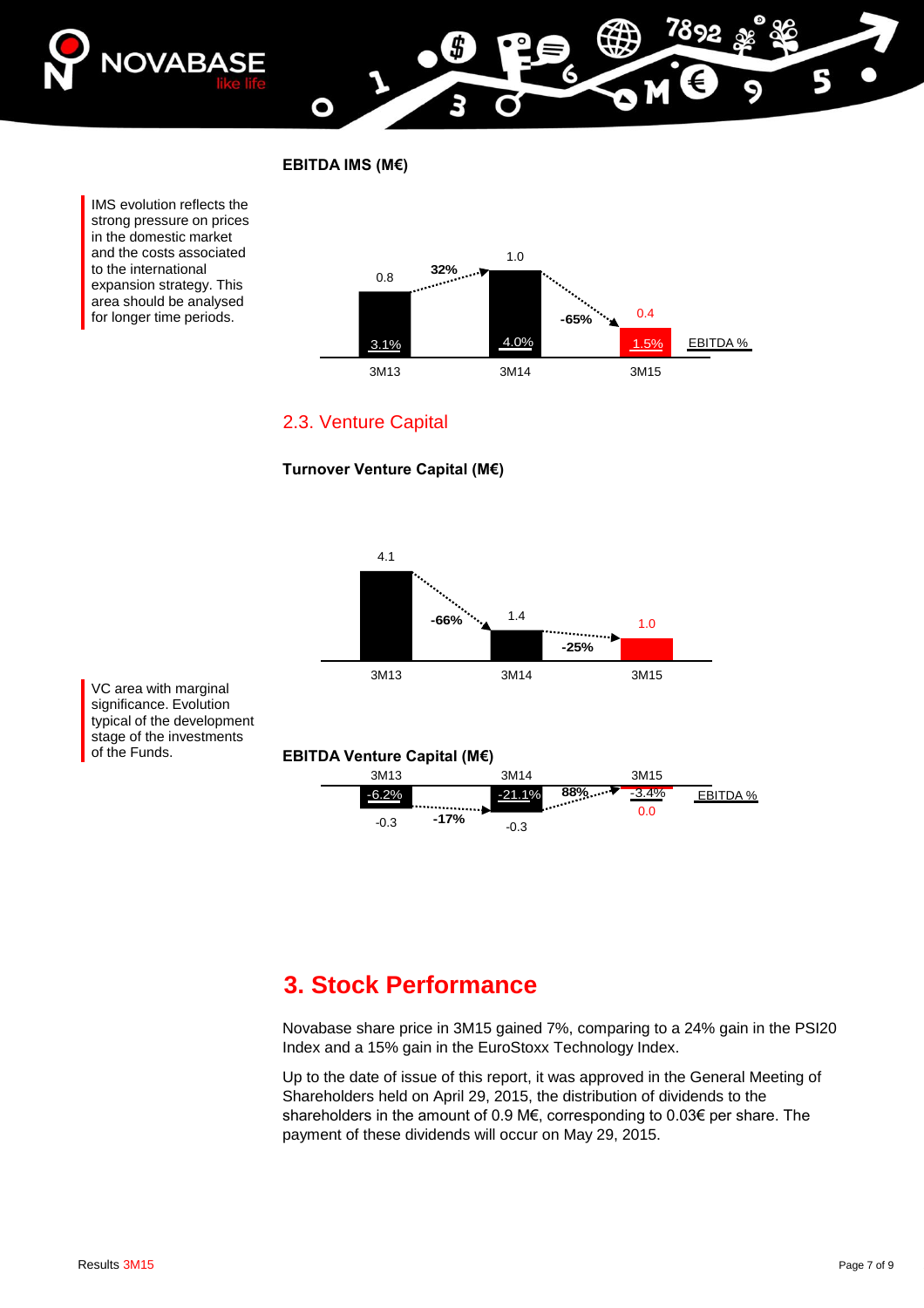

**Novabase and the Market**

О



The evolution of Novabase share prices compared to other companies in the IT sector in Europe, in 3M15, was as follows:

#### **Novabase and other TMT**



The average price target disclosed by the analysts who cover Novabase is 2.83 euros.

Rotation in 3M15 represented 4% of the capital and 1.3 million shares were traded, below the values in 3M14 (rotation of 6% of the capital and 1.9 million shares traded).

| <b>Summary</b>                                       | <b>1Q15</b> | 4Q14  | <b>3Q14</b>                             | <b>2Q14</b> | 1014  |
|------------------------------------------------------|-------------|-------|-----------------------------------------|-------------|-------|
| Minimum price $(\epsilon)$                           | 2.170       | 2.090 | 2.421                                   | 3.551       | 2.790 |
| Maximum price $(\epsilon)$                           | 2.580       | 2.530 | 3.520                                   | 4.100       | 3.940 |
| Volume weighted average price $(\epsilon)$           | 2.337       | 2.165 | 3.089                                   | 3.892       | 3.447 |
| Closing price at the end of the Quarter $(\epsilon)$ | 2.360       | 2.214 | 2.421                                   | 3.580       | 3.920 |
| Nr. of shares traded                                 | 1.344.259   |       | 1,324,176 1,417,140 1,283,056 1,898,155 |             |       |
| Market cap in the last day $(M \in)$                 | 74.1        | 69.5  | 76.0                                    | 112.4       | 123.1 |

quarter of 2015, Novabase presented a Price to Sales multiple of 0.33x and a Price to Earnings multiple of 25.35x, which represents a discount of 65% and 13%, respectively, compared to the average of other companies in the sector in Europe (source: Reuters, ttm values at 31/03).

In the end of the first

Average upside of 19.7%, according to the analysts who cover Novabase.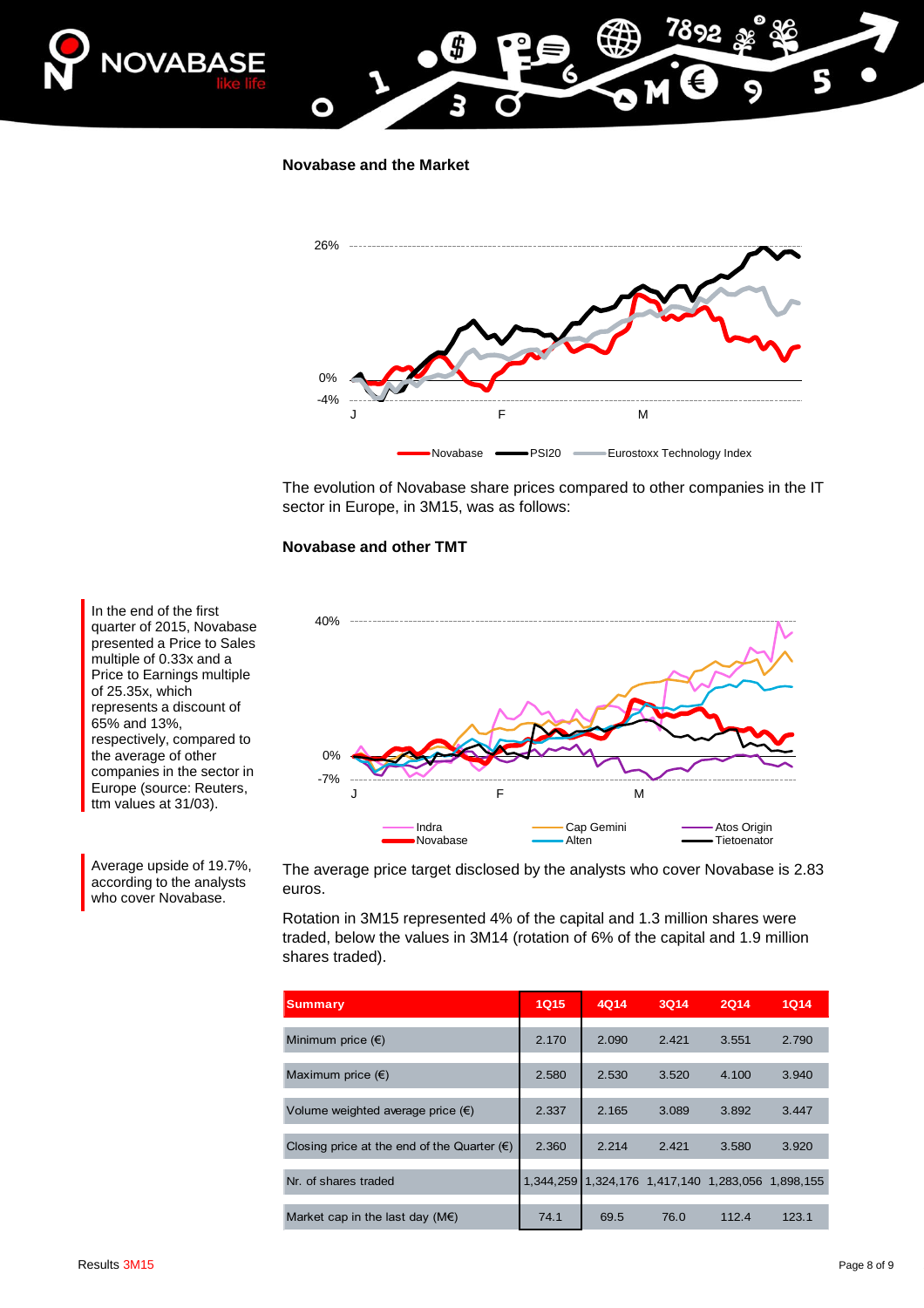



## **4. Outlook 2015**

The results of the first quarter of 2015 reflect the success of international expansion and of the execution of our main strategic orientations. Turnover increased, strongly driven by the international business, which now accounts for 51% of total business. Likewise, the weight of services increased to 77%. EBITDA grew by 11%, as a result of the measures implemented in the end of 2014 for the improvement of operating competitiveness.

Novabase is confident in the goals set for 2015, despite the uncertainty in some of the markets where it operates.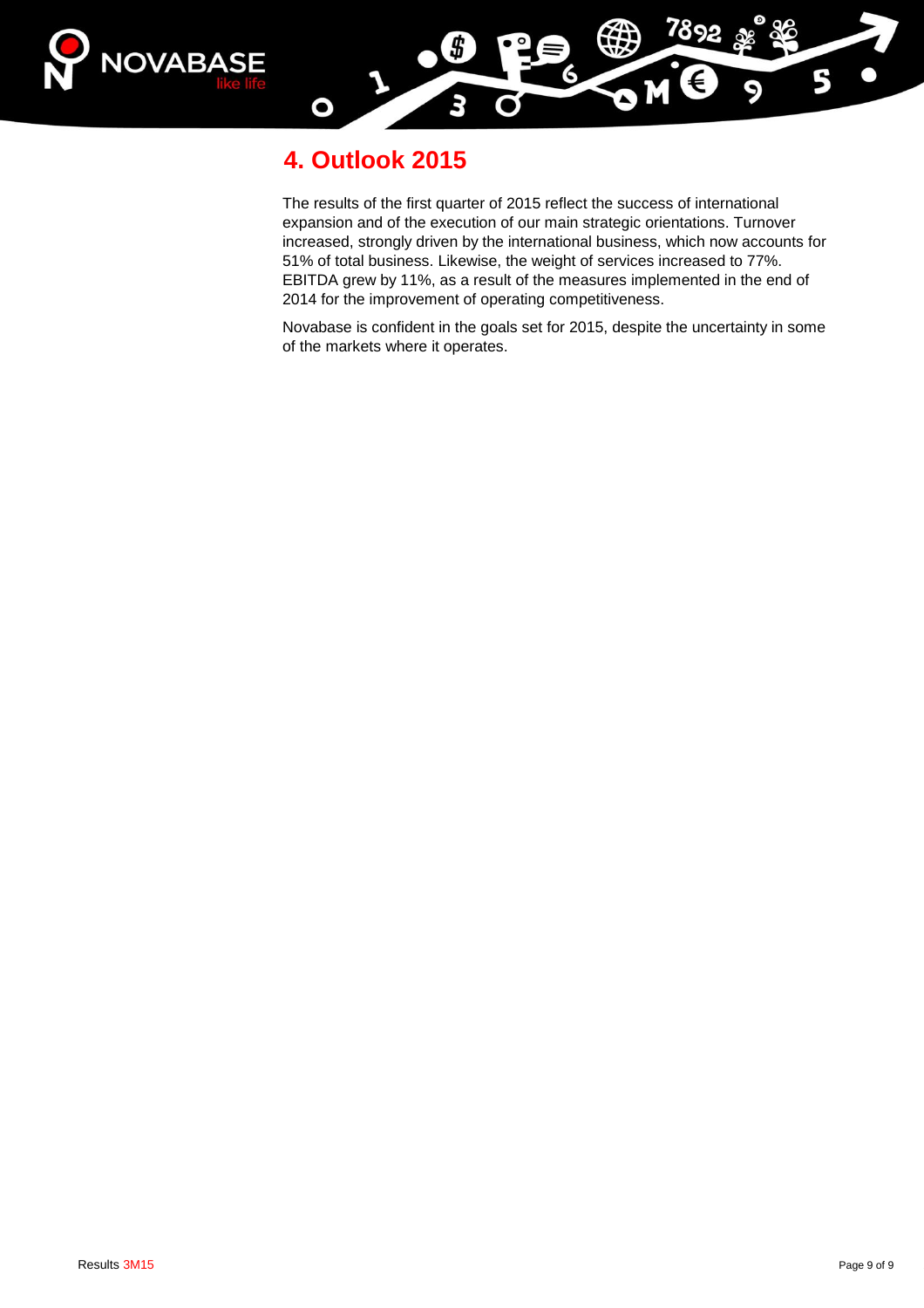

# **Consolidated Statement of Financial Position <b>Consolidated Income Statement**

# **as at 31 March 2015 for the period of 3 months ended 31 March 2015**

|                                    | 31.03.15             | 31.12.14 |                                    | 31.03.15  | 31.03.14             | Var. %   |
|------------------------------------|----------------------|----------|------------------------------------|-----------|----------------------|----------|
|                                    | (Thousands of Euros) |          |                                    |           | (Thousands of Euros) |          |
| <b>Assets</b>                      |                      |          |                                    |           |                      |          |
| Tangible assets                    | 5,428                | 5,570    |                                    |           |                      |          |
| Intangible assets                  | 30,053               | 30,663   | Sale of goods                      | 12,217    | 17,430               |          |
| <b>Financial investments</b>       | 3,077                | 2,415    | Cost of goods sold                 | (11, 411) | (15, 445)            |          |
| Deferred income tax assets         | 17,100               | 17,228   |                                    |           |                      |          |
| Other non-current assets           | 7,770                | 7,770    | <b>Gross margin</b>                | 806       | 1,985                | $-59.4%$ |
| <b>Total Non-Current Assets</b>    | 63,428               | 63,646   | Other income                       |           |                      |          |
|                                    |                      |          | Services rendered                  | 41,906    | 34,120               |          |
| Inventories                        | 5,528                | 4,943    | Supplementary income and subsidies | 130       | 61                   |          |
| Trade debtors and accrued income   | 93,528               | 103,821  | Other operating income             | 302       | 602                  |          |
| Other debtors and prepaid expenses | 15,994               | 17,242   |                                    |           |                      |          |
| Derivative financial instruments   | 838                  | 88       |                                    | 42,338    | 34,783               |          |
| Financial assets held for trading  | 4,168                |          |                                    |           |                      |          |
| Cash and cash equivalents          | 22,606               | 20,714   |                                    | 43,144    | 36,768               |          |
| <b>Total Current Assets</b>        | 142,662              | 146,808  | Other expenses                     |           |                      |          |
|                                    |                      |          | External supplies and services     | (16, 257) | (12,080)             |          |
| Assets for continuing operations   | 206,090              | 210,454  | Employee benefit expense           | (23, 243) | (21, 970)            |          |
|                                    |                      |          | Provisions reversal                | 562       | 1,949                |          |
| Assets for discontinued operations |                      |          | Other operating expenses           | (178)     | (1,039)              |          |
| <b>Total Assets</b>                | 206,090              | 210,454  |                                    | (39, 116) | (33, 140)            |          |
| <b>Shareholders' Equity</b>        |                      |          | <b>Gross Net Profit (EBITDA)</b>   | 4,028     | 3,628                | 11.0%    |
| Share capital                      | 15,701               | 15,701   | Depreciation and amortization      | (1, 349)  | (1,280)              |          |
| Treasury shares                    | (29)                 | (29)     |                                    |           |                      |          |
| Share premium                      | 43,560               | 43,560   | <b>Operating Profit (EBIT)</b>     | 2,679     | 2,348                | 14.1 %   |
| Reserves and retained earnings     | 27,039               | 24,493   | <b>Financial results</b>           | (604)     | (157)                |          |
| Net profit                         | 1,927                | 3,112    |                                    |           |                      |          |
|                                    |                      |          | Net Profit before taxes (EBT)      | 2,075     | 2,191                | $-5.3%$  |
| <b>Total Shareholders' Equity</b>  | 88,198               | 86,837   | Income tax expense                 | (454)     | (345)                |          |
|                                    |                      |          | Non-controlling interests          | 306       | (284)                |          |
| Non-controlling interests          | 12,890               | 12,431   |                                    |           |                      |          |
|                                    |                      |          | <b>Attributable Net Profit</b>     | 1,927     | 1,562                | 23.4 %   |
|                                    |                      |          |                                    |           |                      |          |

|                                      | 31.03.15 | 31.12.14             |                                    | 31.03.15  | 31.03.14             |
|--------------------------------------|----------|----------------------|------------------------------------|-----------|----------------------|
|                                      |          | (Thousands of Euros) |                                    |           | (Thousands of Euros) |
| <b>Assets</b>                        |          |                      |                                    |           |                      |
| Tangible assets                      | 5,428    | 5,570                |                                    |           |                      |
| Intangible assets                    | 30,053   | 30,663               | Sale of goods                      | 12,217    | 17,430               |
| <b>Financial investments</b>         | 3,077    | 2,415                | Cost of goods sold                 | (11, 411) | (15, 445)            |
| Deferred income tax assets           | 17,100   | 17,228               |                                    |           |                      |
| Other non-current assets             | 7,770    | 7,770                | <b>Gross margin</b>                | 806       | 1,985                |
| <b>Total Non-Current Assets</b>      | 63,428   | 63,646               | Other income                       |           |                      |
|                                      |          |                      | Services rendered                  | 41,906    | 34,120               |
| Inventories                          | 5,528    | 4,943                | Supplementary income and subsidies | 130       | 61                   |
| Trade debtors and accrued income     | 93,528   | 103,821              | Other operating income             | 302       | 602                  |
| Other debtors and prepaid expenses   | 15,994   | 17,242               |                                    |           |                      |
| Derivative financial instruments     | 838      | 88                   |                                    | 42,338    | 34,783               |
| Financial assets held for trading    | 4,168    |                      |                                    |           |                      |
| Cash and cash equivalents            | 22,606   | 20,714               |                                    | 43,144    | 36,768               |
| <b>Total Current Assets</b>          | 142,662  | 146,808              | Other expenses                     |           |                      |
|                                      |          |                      | External supplies and services     | (16, 257) | (12,080)             |
| Assets for continuing operations     | 206,090  | 210,454              | Employee benefit expense           | (23, 243) | (21, 970)            |
|                                      |          |                      | Provisions reversal                | 562       | 1,949                |
| Assets for discontinued operations   |          |                      | Other operating expenses           | (178)     | (1,039)              |
| <b>Total Assets</b>                  | 206,090  | 210,454              |                                    | (39, 116) | (33, 140)            |
| <b>Shareholders' Equity</b>          |          |                      | <b>Gross Net Profit (EBITDA)</b>   | 4,028     | 3,628                |
| Share capital                        | 15,701   | 15,701               | Depreciation and amortization      | (1, 349)  | (1,280)              |
| Treasury shares                      | (29)     | (29)                 |                                    |           |                      |
| Share premium                        | 43,560   | 43,560               | <b>Operating Profit (EBIT)</b>     | 2,679     | 2,348                |
| Reserves and retained earnings       | 27,039   | 24,493               | <b>Financial results</b>           | (604)     | (157)                |
| Net profit                           | 1,927    | 3,112                |                                    |           |                      |
|                                      |          |                      | Net Profit before taxes (EBT)      | 2,075     | 2,191                |
| <b>Total Shareholders' Equity</b>    | 88,198   | 86,837               | Income tax expense                 | (454)     | (345)                |
|                                      |          |                      | Non-controlling interests          | 306       | (284)                |
| Non-controlling interests            | 12,890   | 12,431               |                                    |           |                      |
|                                      |          |                      | <b>Attributable Net Profit</b>     | 1,927     | 1,562                |
| <b>Total Equity</b>                  | 101,088  | 99,268               |                                    |           |                      |
| <b>Liabilities</b>                   |          |                      |                                    |           |                      |
| Bank borrowings                      | 7,195    | 8,376                |                                    |           |                      |
| Finance lease liabilities            | 1,380    | 1,613                |                                    |           |                      |
| Provisions                           | 2,874    | 3,638                |                                    |           |                      |
| Other non-current liabilities        | 70       | 70                   |                                    |           |                      |
| <b>Total Non-Current Liabilities</b> | 11,519   | 13,697               |                                    |           |                      |
| Bank borrowings                      | 4,732    | 5,561                |                                    |           |                      |
| Trade payables                       | 17,894   | 21,849               |                                    |           |                      |
| Other creditors and accruals         | 39,950   | 39,092               |                                    |           |                      |

| Turnover                  | 54.123  | 51,550  | $5.0 \%$ |
|---------------------------|---------|---------|----------|
| Gross margin from sales % | 6.6 $%$ | 11.4%   |          |
| <b>EBITDA</b> margin      | $7.4\%$ | 7.0 %   |          |
| EBT % on Turnover         | $3.8\%$ | $4.3\%$ |          |
| Net profit % on Turnover  | $3.6\%$ | 3.0%    |          |

Head-office: Av. D. João II, 34, Parque das Nações, 1998-031 Lisbon, Portugal Corporate Tax Payer N.º 502 280 182

ase S.G.P.S., S.A. Public Company - Stock Code BVL: NBA.IN Share Capital 15,700,697.00 Euros - Corporate Registration CRCL N.º 1495

| Deferred income                                           | 28,688  | 29,664  |                                                                              |        |        |
|-----------------------------------------------------------|---------|---------|------------------------------------------------------------------------------|--------|--------|
| <b>Total Current Liabilities</b>                          | 93,483  | 97,489  | <b>Other information:</b>                                                    |        |        |
|                                                           |         |         | Turnover                                                                     | 54,123 | 51,550 |
| Total Liabilities for cont. operations                    | 105,002 | 111,186 | Gross margin from sales %                                                    | 6.6%   | 11.4%  |
|                                                           |         |         | <b>EBITDA</b> margin                                                         | 7.4%   | 7.0%   |
| Total Liabilities for discont. operations                 |         | ٠       | EBT % on Turnover                                                            | 3.8%   | 4.3 %  |
|                                                           |         |         | Net profit % on Turnover                                                     | 3.6%   | 3.0%   |
| <b>Total Liabilities</b>                                  | 105,002 | 111,186 |                                                                              |        |        |
| <b>Total Equity and Liabilities</b>                       | 206,090 | 210,454 |                                                                              |        |        |
| Net Cash                                                  | 14,982  | 6,903   |                                                                              |        |        |
| Novabase SCDS SA Public Company - Stock Code BVI - NBA IN |         |         | Share Capital 15, 700, 697, 00 Euros - Corporate Registration CRCL N 9, 1495 |        |        |

Derivative financial instruments 2,219 1,323

#### **Other information:**